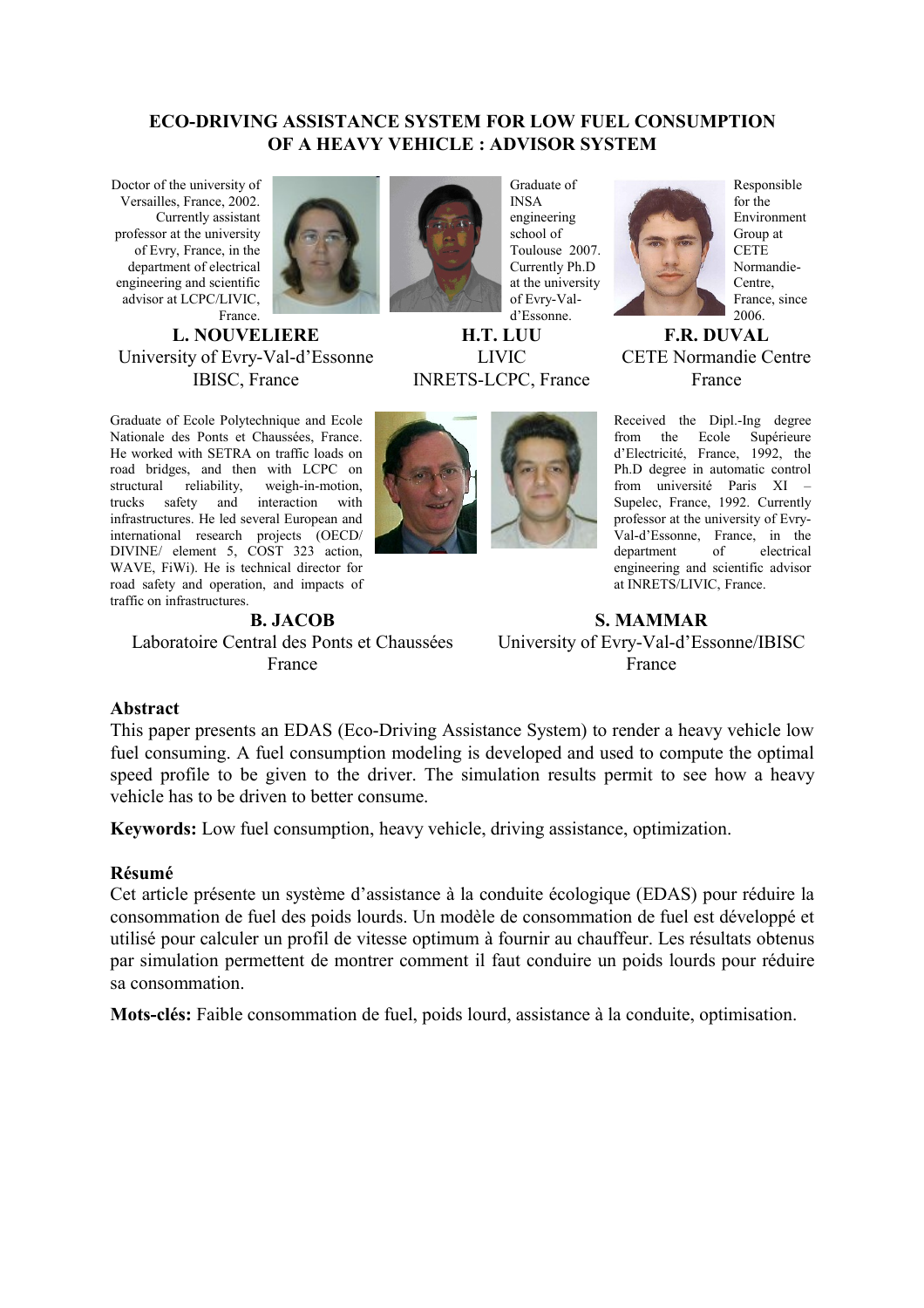### **1. Introduction**

In 2005 in France, 553 million tons of greenhouse gas (GHG) were emitted, thus decreasing the French crude emissions of 2% between 1990 and 2005. But in the same time, the emissions due to the transportation have increased by 22%, and the transport represents one third of the total energy consumption. The governmental objective is to reduce by 20% the energy consumption the greenhouse emissions in the transports by 2020. The fuel consumption is responsible for  $35\%$  of the nation-wide emissions of  $CO<sub>2</sub>$ . The main GHG effect of rejections increases because of the strong raise of displacements, while the trucks represent 26% of these emissions (ADEME source, France).

Because of the high oil prices and the stakes of the greenhouse effect reduction, more and more vehicle drivers look for a low fuel consumption behavior. The economy-ecological way of driving (eco-driving) is a citizen driving behavior, which allow to reduce the fuel consumption up to 15%, limiting the GHG effect responsible for the climatic warming, and to decrease the risk of accidents (by 10 to 15%).

### **2. About Fuel Consumption Modeling**

The principles of modeling the fuel consumption and polluting emissions are based on the calculation of the fuel consumption and polluting emissions of a given traffic on a given road network. These computation models consist in associating an emission factor database with a running motor fleet of vehicles. The model is fed with a traffic data set characterizing a specific situation (traveled distances, current speeds, HDV/LDV/motorcycles distribution, slope, cold start, load rate).

In-motion and static fleets of vehicles should not be mixed up. The static fleet comprises all the vehicles owned by households, companies and institutions of a country. The in-motion fleet of vehicles comprises, for a given year, the distribution of kilometers covered by the vehicles of the static fleet according to the type of vehicles. The current French in-motion fleet was assessed by the INRETS (French National Institute for Transports and Safety Research) from the 1990s until 2025. The emission factor is expressed in g/km, while the consumption or polluting emissions depend on the vehicle type (class, carburation, age) for a given speed or driving cycle.

The scientific and technical network of the French Ministry for Ecology, Energy, Sustainable Development and Planning, and the Sea, has developed a consumption and pollutant emissions modeling tool, related to the road transports. The software, called COPCETE, was originally created to fulfill the environmental requirements related to the road projects. COPCETE is a tool based on the European COPERT methodology (Computer Program to calculate the Emissions from the Road Transport) used to compute the fuel consumption and emissions of different road vehicles (European Environment Agency, 2007). It combines an emission factor database of different vehicles according to the COPERT methodology and the French in-motion fleet assessed by the INRETS.

Since 2007, a new methodology emerged, named ARTEMIS (Assessment and Reliability of Transport Emission Models and Inventory Systems), developed by a consortium of European research organizations (INRETS, 2006), (EU, 2007). This new methodology takes more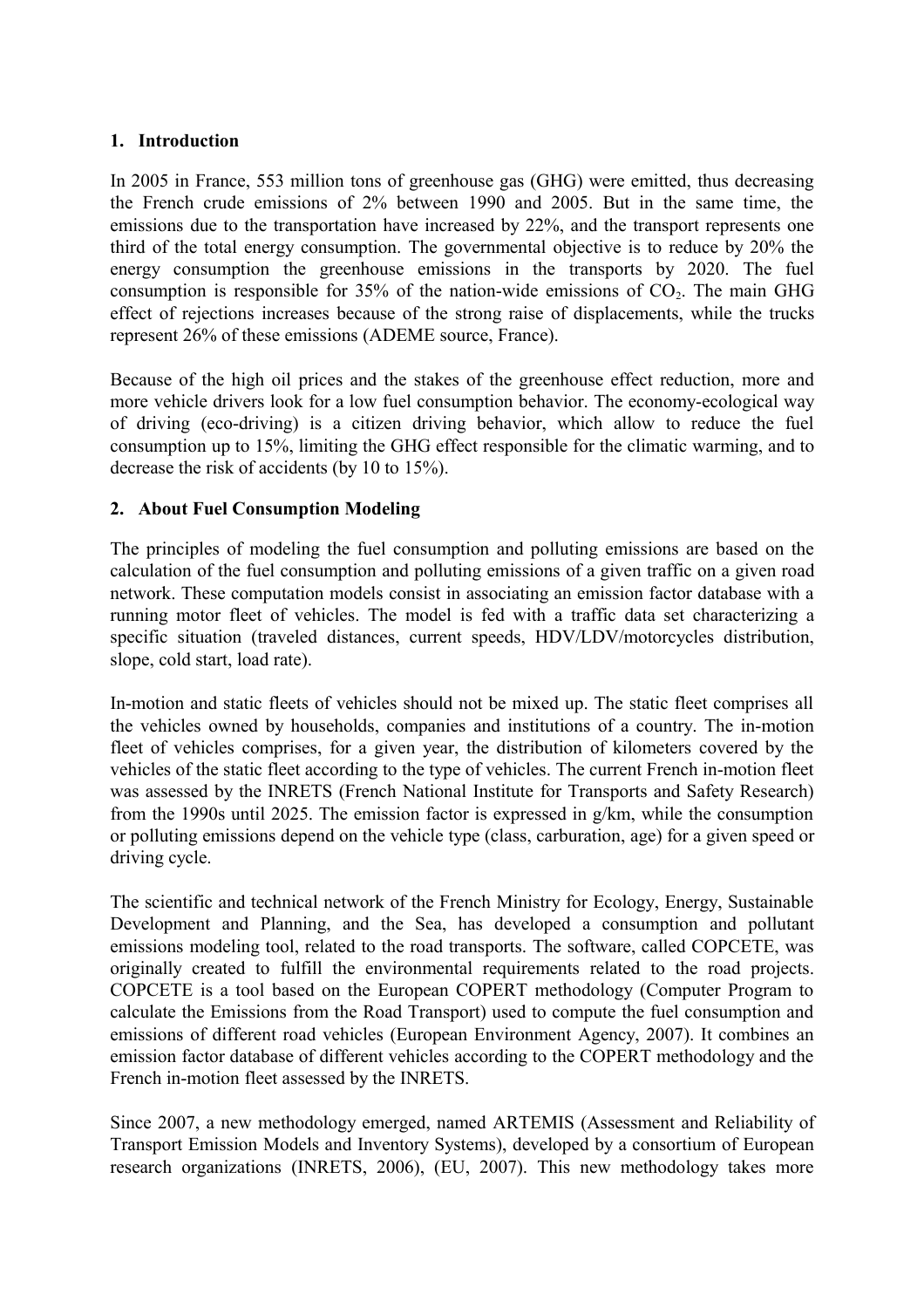accurately in account the traffic conditions compared to the old COPERT methodology, which only considered the average speed. ARTEMIS does not compute the instantaneous emissions based on the traffic conditions, but provides the data pre-calculated from some predefined driving cycles.

Modeling the fuel consumption and polluting emissions requires to know emission vehicles factors, but also a precise knowledge of the in-motion fleet of vehicles. This is the current limitation. The in-motion fleet of heavy commercial vehicles is not known as accurately as the light duty vehicle fleet. Therefore, the tonnage transported on the French road network is not accurately known. Currently, this raw estimation leads not to exploit all the potential of the emission models, which however already contain rather accurate levels of vehicles classification with respect to their tonnage and loading rate.

Low fuel consumption strategies and low emission systems, would require models, currently designed to follow the vehicles fleet behavior, able to characterize the fine kinematics variations of a single vehicle. A first advisor system is presented in this paper, with some simulation results, for a heavy vehicle low consumption.

# **3. Longitudinal Heavy Vehicle Modeling**

### **3.1 Hypothesis**

**Table 1 –** Heavy vehicle parameters

| $\mathbf X$             | Longitudinal displacement             |
|-------------------------|---------------------------------------|
| $\mathbf{V}$            | Longitudinal speed                    |
| $\omega_{\rm r}$        | Wheel speed                           |
| $\omega_{\rm m}$        | Engine speed                          |
| $R_{g}$                 | Total gear (gearbox+differential)     |
| $R_t$                   | Gear                                  |
| $R_{\rm td}$            | Desired gear                          |
| $T_{\frac{map}{}}$      | Desired engine torque                 |
| $T_{\rm m}$             | Engine torque                         |
| $T_{acc}$               | Auxiliary torques (air conditioning,) |
| $\frac{T_f}{C_a}$       | <b>Braking</b> torque                 |
|                         | Aerodynamic coefficient               |
|                         | Rolling resistance coefficient        |
| m                       | Heavy vehicle mass                    |
|                         | Gravity                               |
| $\frac{g}{J_m}$         | Engine inertia                        |
| $\mathbf{J}_\mathrm{r}$ | Wheel inertia                         |
| $\boldsymbol{\theta}$   | Road slope                            |
| $\alpha$                | Throttle angle                        |
| $\tau_{\rm m}$          | Time constant for engine              |
| $\tau_{\rm g}$          | Time constant for gearbox             |

By only taking into account the longitudinal mode, several hypothesis can be done:

- the heavy vehicle structure is stiff,
- a non-slip assumption is done :  $v = r\omega_r$ ,
- the torque converter is locked :  $\omega = R_g \omega_m$ ,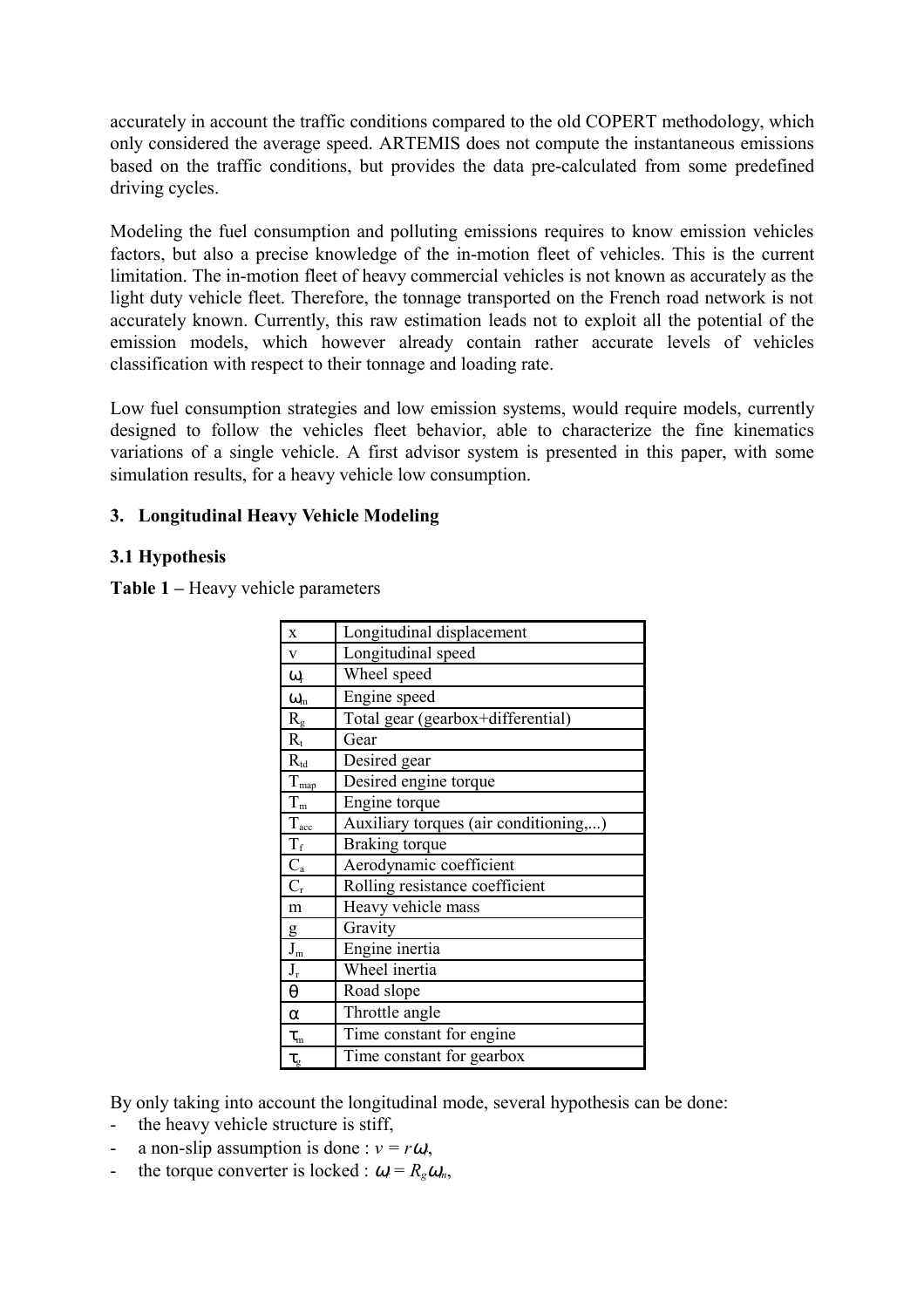- the power of the heavy vehicle accessories (air conditioning, ...) is supposed to be constant :  $T_{acc}\omega_m = P_{acc} = constant$ .

#### **3.2 State Equations**

With these hypothesis and the Fundamental Principle of Dynamics applied to the tire/road contact, the state equations can be obtained. The gearbox inertia and the effectiveness of its slowing down system are considered.

**Table 2 –** Powertrain parameters

| $\omega_{\text{conv}}$ | Output speed of the torque converter  |
|------------------------|---------------------------------------|
| $T_{conv}$             | Output torque of the torque converter |
| $T_{\rm diff}$         | Differential torque (wheel shaft)     |
| $T_{\text{ralent}}$    | Slowing down torque of gearbox        |
| $K_{\text{ralent}}$    | Slowing down coefficient              |
| $R_{diff}$             | Reduction ratio of the differential   |
| $J_{\rm bv}$           | Gearbox inertia                       |
| $\mu$ (), $\lambda$ () | Intermediate functions                |
| $J_{ConvIn}$           | Primary inertia of torque converter   |
| $J_{ConvOut}$          | Secondary inertia of torque converter |
| $\omega_{\rm r}$       | Wheel speed                           |

The state equations are given, with a state vector:

$$
X = \begin{bmatrix} x & 0 \\ r & T_f & 0 \\ m & T_m \end{bmatrix}
$$
  
\n
$$
\dot{x} = v = r\omega_r
$$
  
\n
$$
J_{eq}\dot{\omega}_r = T_{diff} - T_{res}
$$
  
\n
$$
\dot{T}_f = \frac{1}{3\tau_f} (T_{f_{map}} (\beta) - T_f)
$$
  
\n
$$
\dot{T}_m = \frac{1}{3\tau_m} (-T_m + T_{map} (\alpha, \omega_m))
$$
  
\nwith  $\_\text{bypass} : \omega_m = \omega_{conv}$   
\n
$$
\text{without } \_\text{bypass} : \dot{\omega}_m = \frac{T_m - T_{acc} - \lambda (G_{conv})\omega_m^2}{J_m + J_{convIn}}
$$

with the total inertia

$$
J_{eq} = \begin{vmatrix} with\_bypass: \frac{J_{bv}R_g + J_m + J_{ConvOn} + J_{ConvOut}}{R_g^2} + mr^2 + N_r J_r \\ withinout\_bypass: \frac{J_{bv}R_g + J_{ConvOut}}{R_g^2} + mr^2 + N_r J_r \end{vmatrix}
$$

and the strong torque  $T_{res}$  and the differential torque  $T_{diff}$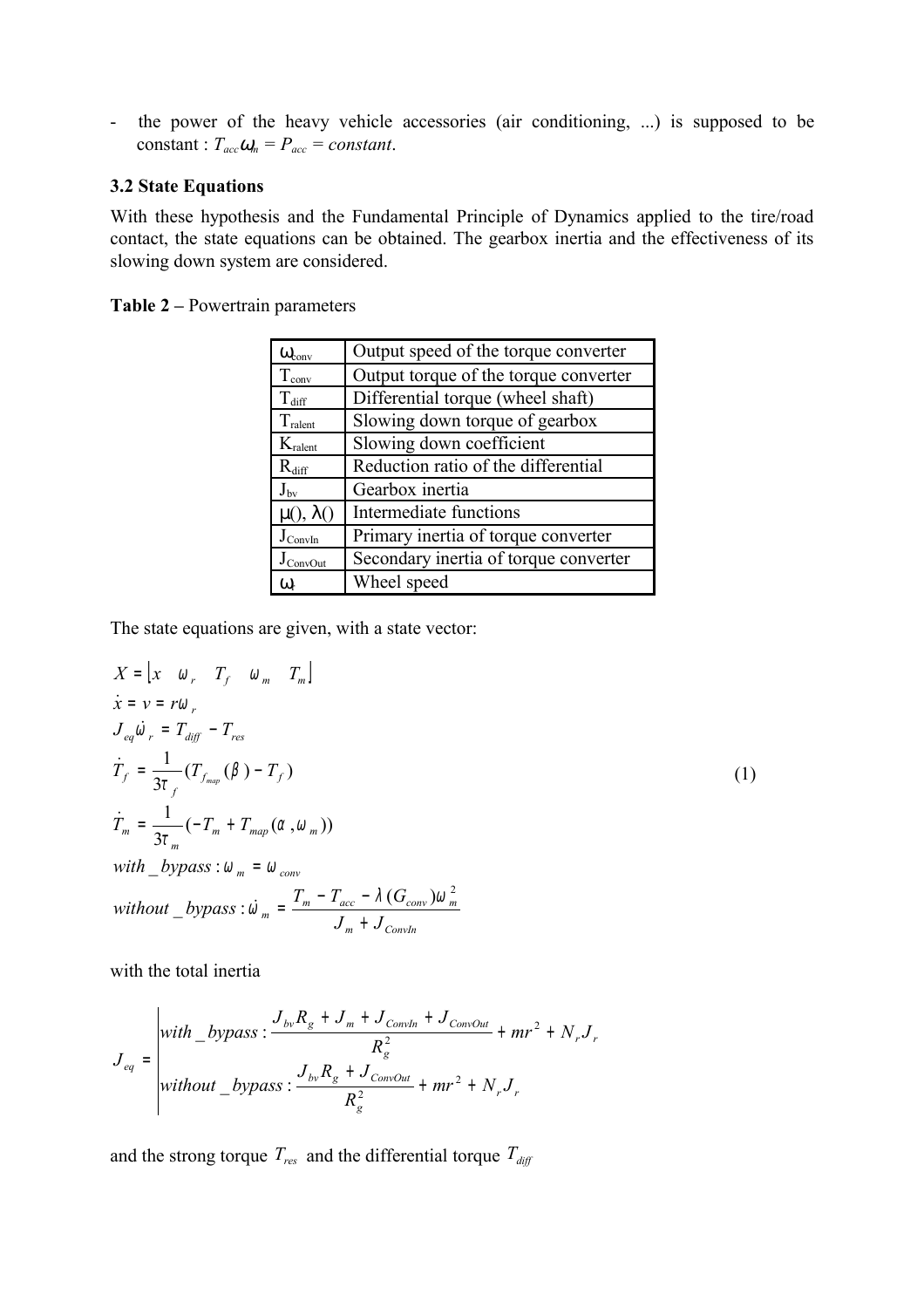$$
T_{res} = r\left(C_a v^2 + C_r mg \cos(\theta) + mg \sin(\theta)\right)
$$
  

$$
T_{diff} = \frac{T_{conv}}{R_g} + K_{ralent} \frac{T_{ralent}(\omega_m)}{R_{diff}}
$$

with the following parameters (speed and torque at the converter output)

$$
\omega_{conv} = \frac{\omega_r}{R_g}
$$
  
\n
$$
T_{conv} = \begin{vmatrix} with\_bypass : T_m - T_{acc} \\ without\_bypass : \omega_m^2 \mu(G_{conv})\lambda(G_{conv}) \end{vmatrix}
$$

with

$$
G_{conv} = \frac{\omega_{conv}}{\omega_m}
$$

All the equations depend on the status of the torque converter (with converter bypass or not). The braking system and the engine are represented by a first order dynamic. The engine has time constant  $\tau_m$  using an engine cartography linking the engine speed  $\omega_m$  and the throttle angle  $\alpha$ .

The simulation of this heavy vehicle modeling, comparing the model with and without the torque converter, is shown in Figure 1. The parameter values and the engine map are given in (Nouveliere, 2008b).



**Figure 1** – Heavy vehicle modeling : torque converter influence

#### **4. Fuel Consumption Modeling**

The truck fuel consumption versus influencing parameters such as the engine speed and torque, or the road grade for a given trip, is given in this section. The model is validated with experimental data of heavy vehicle fuel consumption.

The instantaneous fuel consumption  $f_c$  is evaluated versus the engine speed  $\omega_m$  and the engine torque  $T<sub>m</sub>$ :

$$
f_c = \beta_1 + \beta_2 \omega_m + \beta_3 \omega_m T_m + b_4 T_m \quad \text{if} \quad T_m < 0
$$
\n
$$
= \alpha + \gamma \omega_m + \theta \omega_m^2 \qquad \qquad \text{if} \quad T_m \ge 0
$$
\n
$$
\tag{2}
$$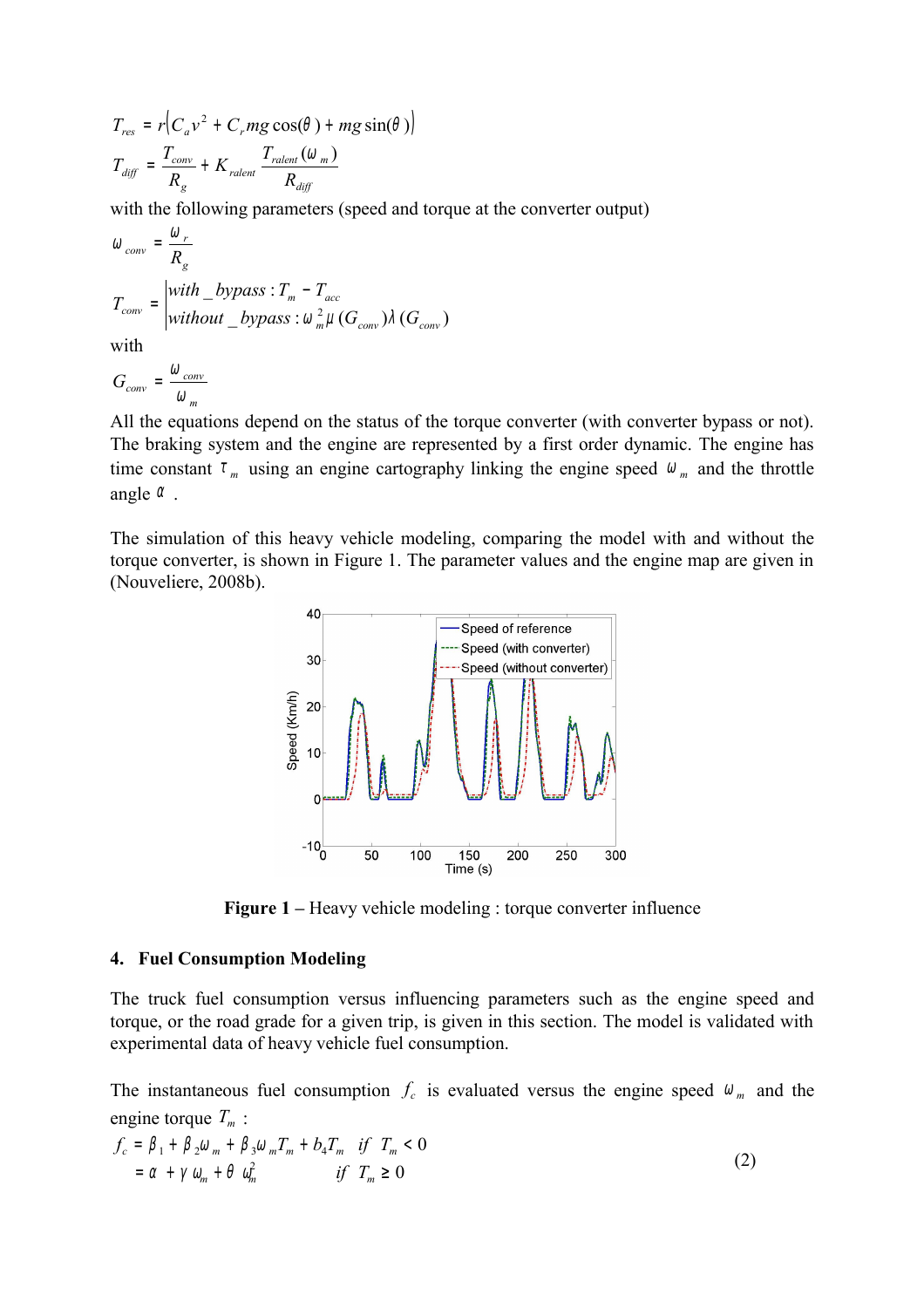where the parameters  $\beta_1, \beta_2, \beta_3$  and  $\beta_4$  or  $\alpha, \gamma$  and  $\theta$  are estimated from experimental data with a least square method. The detailed development of this model is presented in (Luu, 2009).

The fuel consumption along the trip *FC* is obtained by:

$$
FC = \sum_{k=0}^{K-1} f_{c_k}(\omega_m, T_m)
$$
 (3)

The simulation of this fuel consumption modeling is represented in Figure 2 by the estimation error between experimental consumption data and the consumption model for a heavy vehicle. This error is rather low.



**Figure 2** – Fuel consumption modeling : estimation error compared to experimental data

The estimation error does not exceed 6% (at the map extremity) and 2% elsewhere.

### **4.1 Criterion Formulation**

In order to optimize the heavy vehicle fuel consumption, a criterion  $J$  is defined, which shall be minimized by optimization under constraints. The objective function is the sum of three factors which represent different objectives. The importance of each factor is defined by weighted coefficients  $Q_i$  as follows:

$$
J = Q_1 F C + Q_2 T + Q_3 \text{SMOOTH} \tag{4}
$$

The variable *T* represents the trip time. *SMOOTH* is used to face to the penalty induced by a speed change by obtaining a smoother driving. *SMOOTH* is expressed by:

$$
SMOOTH = \sum_{k=0}^{K-1} (A(max(0, v_{k+1} - v_k)) + (1 - A)abs(min(0, v_{k+1} - v_k)))
$$
\n(5)

where  $v_k$  is the instantaneous heavy vehicle speed at the instant  $k$ , and  $A$  is a weight coefficient to be tuned to take into account the comfort. The passenger comfort will be considered for a car or a bus, while the "loads comfort" will be considered for a truck.

#### **4.2 Problem Formulation**

The fuel optimal control problem can be written under its classical discrete form: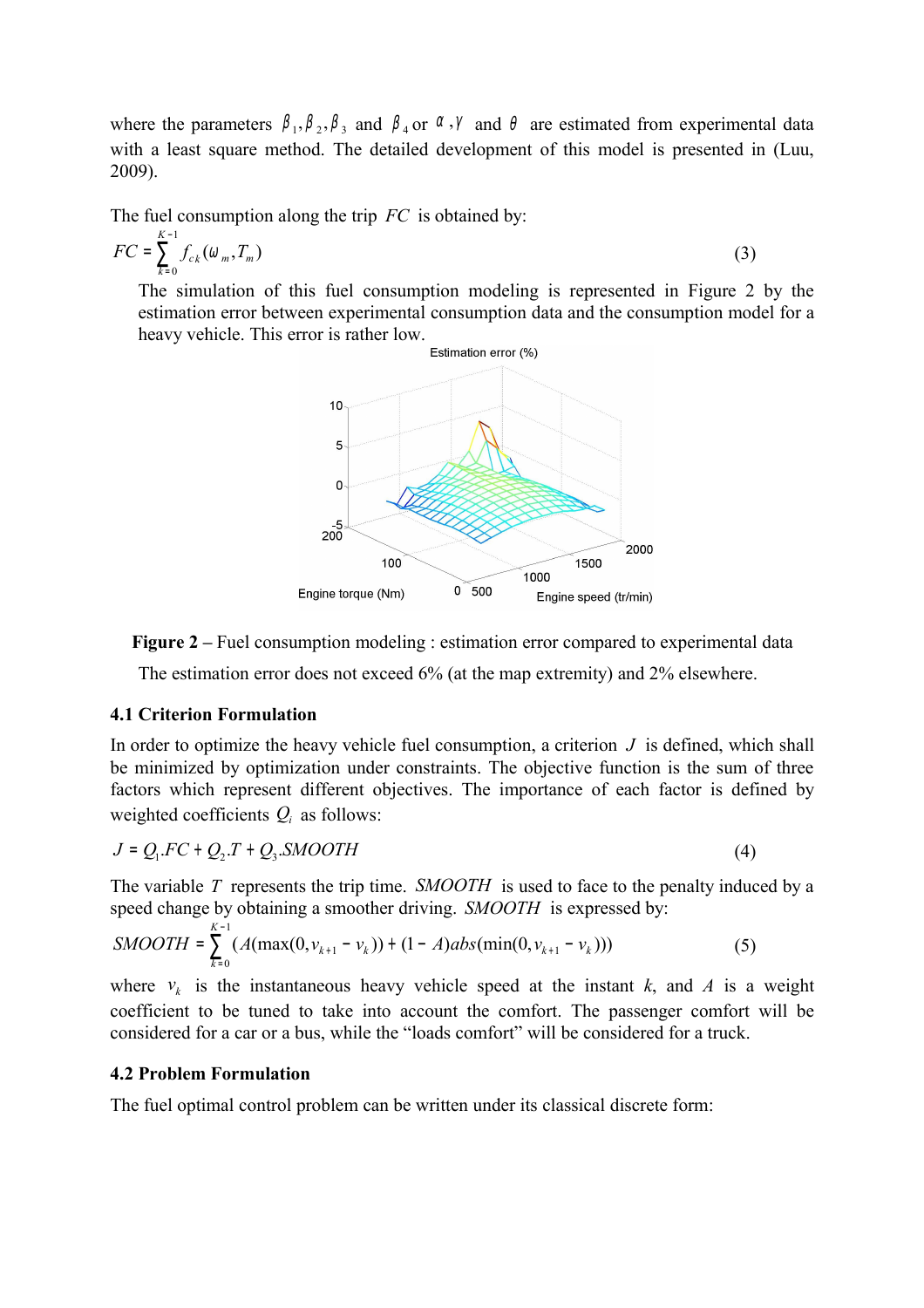$$
\min_{U} \sum_{k=0}^{K} J_{k}(X_{k}, U_{k})
$$
\n
$$
X_{k+1} = f(X_{k}, U_{k}, \theta_{k})
$$
\n
$$
X_{k} \in [X_{lb_{k}}, X_{ub_{k}}]
$$
\n
$$
X(0) = X_{0}
$$
\n
$$
X(N) = X_{N}
$$
\nwhere  $X_{k} = \begin{bmatrix} x_{k} \\ v_{k} \end{bmatrix}$  is the state vector including the heavy vehicle position and speed and

 $\mathbf{I}$ J  $\overline{1}$  $\mathbf{r}$ L  $\mathsf{L}$ = *k m*  $k$   $\overline{\phantom{a}}$   $\overline{\phantom{a}}$   $\overline{\phantom{a}}$   $G$ *T*  $U_k = \begin{bmatrix} 1-m_k \\ C \end{bmatrix}$  is the control variable consisting in the engine torque and the gear ratio.

 $G_k$  is determined by a function  $g(s)$  that links the speed and the road gradient to the gear ratio. The intervals  $[X_{b_k}, X_{ub_k}]$  and  $[U_{b_k}, U_{ub_k}]$  represent the different constraints imposed on the state and control variables in each computation step. The longitudinal motion of the vehicle  $f(X_k, U_k, \theta_k)$  is a function of various heavy vehicle parameters (gear ratio, performance of transmission, ...), of the road (slope) and the weather (aerodynamic resistance,...). The initial states are known and the final states may be known or unknown.

### **4.3 Dynamic Programming Technique**

The recurrent Hamilton-Bellman-Jacobi equation must be solved to achieve the optimization problem (6) (Bellman, 1957), (Hooker, 1983).  $J_N$  =  $\zeta_N(X_N)$ 

for 
$$
k = N - 1
$$
.....0  

$$
J_k(X_N) = \min_{U_k} (\zeta_k(X_k, U_k) + J_k(f(X_k, U_k)))
$$
(7)

where  $\zeta_k$  is the cost to move from one state to another. The numerical solution of this equation is obtained by the inverse dynamic programming technique, which consists of two inverse steps. The first step computes the optimal control versus the states. The second step rebuilds the optimal control from the initial states, using the stored mapping at each inverse iteration. The results of the dynamic programming algorithm are presented in the next section.

#### **5. Simulation Results**

The optimization method developed in the previous sections does not work with a complex heavy vehicle model, above all with the torque converter that creates a mathematical structure changing and real time constraint. The heavy vehicle modeling without torque converter is then used for the optimization (model for synthesis procedure only), but the resulted optimal speed profile can be replayed with the complex heavy vehicle model.

All the simulations are obtained for a 1000 m traveled distance, with a 10 m sampling interval, using the city bus parameters:  $m=22$  tons,  $Ca=0.6$ .

The consumption modeling has been estimated with experimental data from a city bus with the previous characteristics. The engine map is known (Nouveliere, 2008b). Then the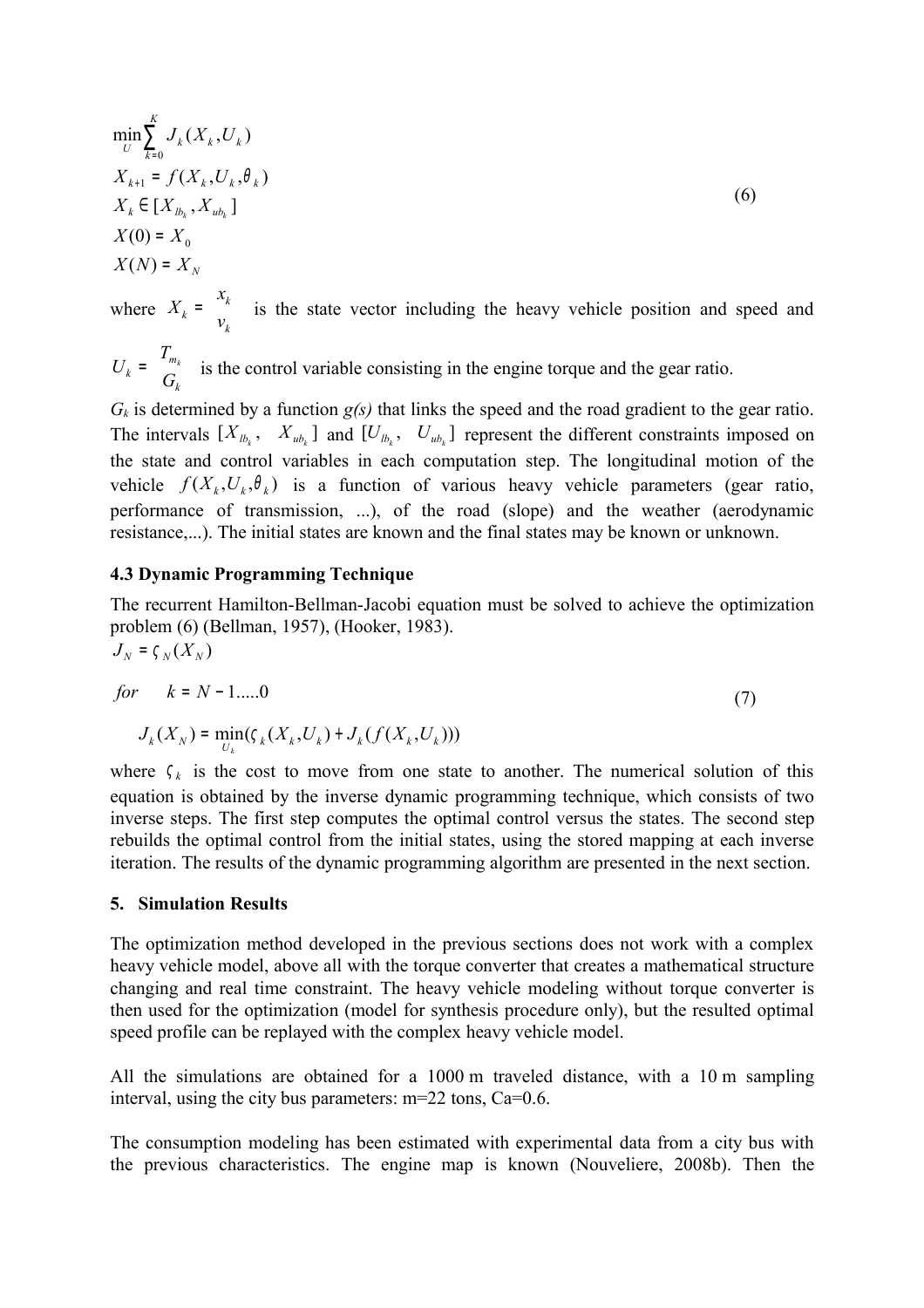coefficients to be estimated in the equation (4) are easy to obtain using the least square method.

The different constraints  $[X_{lb_k}, X_{ub_k}]$  and  $[U_{lb_k}, U_{ub_k}]$  on the heavy vehicle states and variables are the following : Heavy vehicle speed :  $v_{lb} = 0$  m/s,  $v_{ub} = 30$  m/s

Heavy vehicle acceleration :  $a_{lb} = -3$  m/s<sup>2</sup>,  $a_{ub} = 3$  m/s<sup>2</sup>



**Figure 3 -** Optimal speed profile with  $Q_1=1$ ,  $Q_2=4$ ,  $Q_3=1$ , A=0.4 (42.098 l/100 km)



**Figure 4 -** Optimal speed profile with  $Q_1=1$ ,  $Q_2=4$ ,  $Q_3=1$ , A=0.4 (19.2298 l/100 km)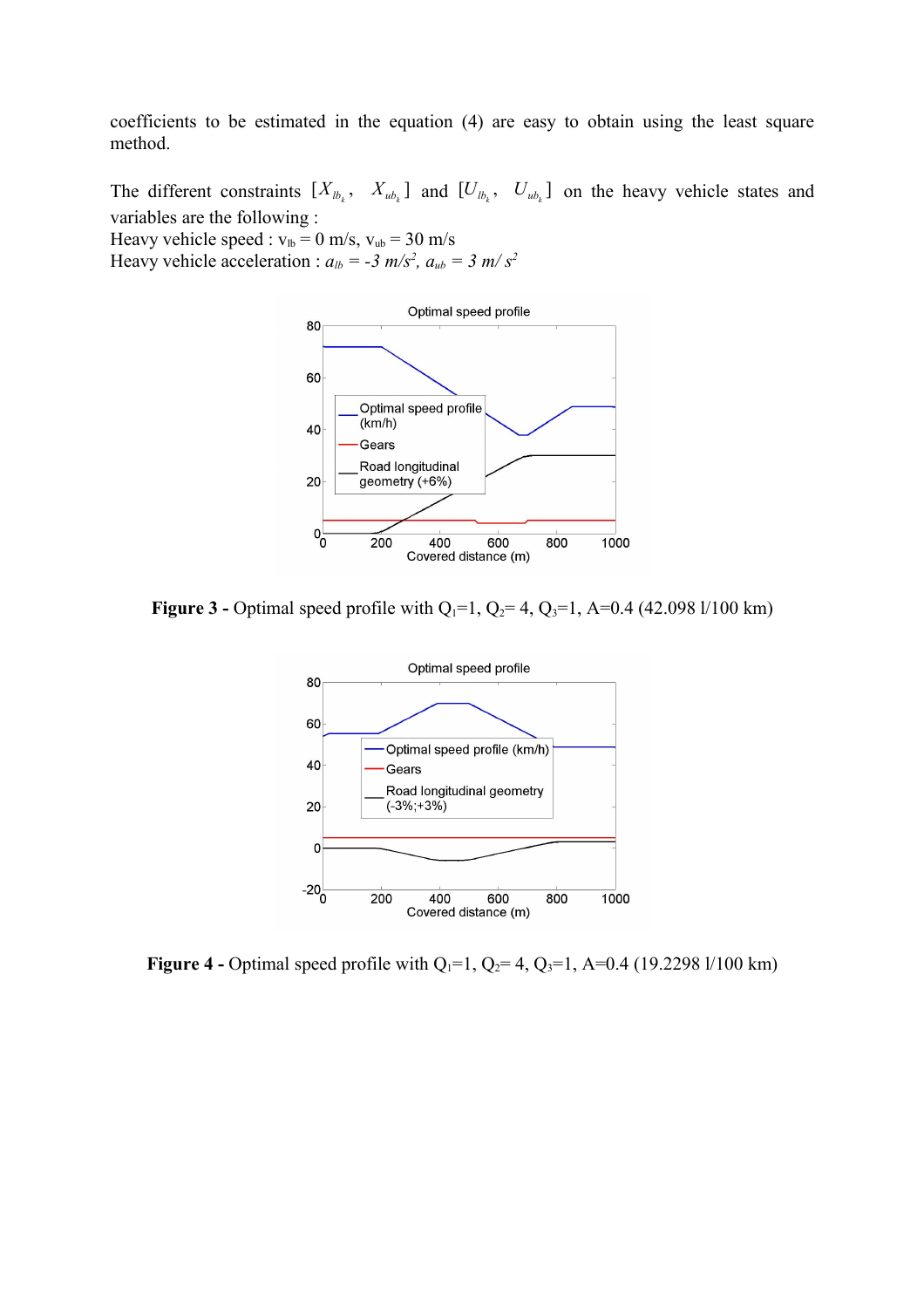

**Figure 5 -** Optimal speed profile with  $Q_1=4$ ,  $Q_2=4$ ,  $Q_3=1$ , A=0.4 (30.4605 l/100 km)



**Figure 6 -** Optimal speed profile with  $Q_1=3$ ,  $Q_2=1$ ,  $Q_3=3$ , A=0.4 (30.0754 l/100 km, 70 s)



**Figure 7 -** Optimal speed profile with  $Q_1=1$ ,  $Q_2=4$ ,  $Q_3=1$ , A=0.4 (30.0901 l/100 km, 58 s)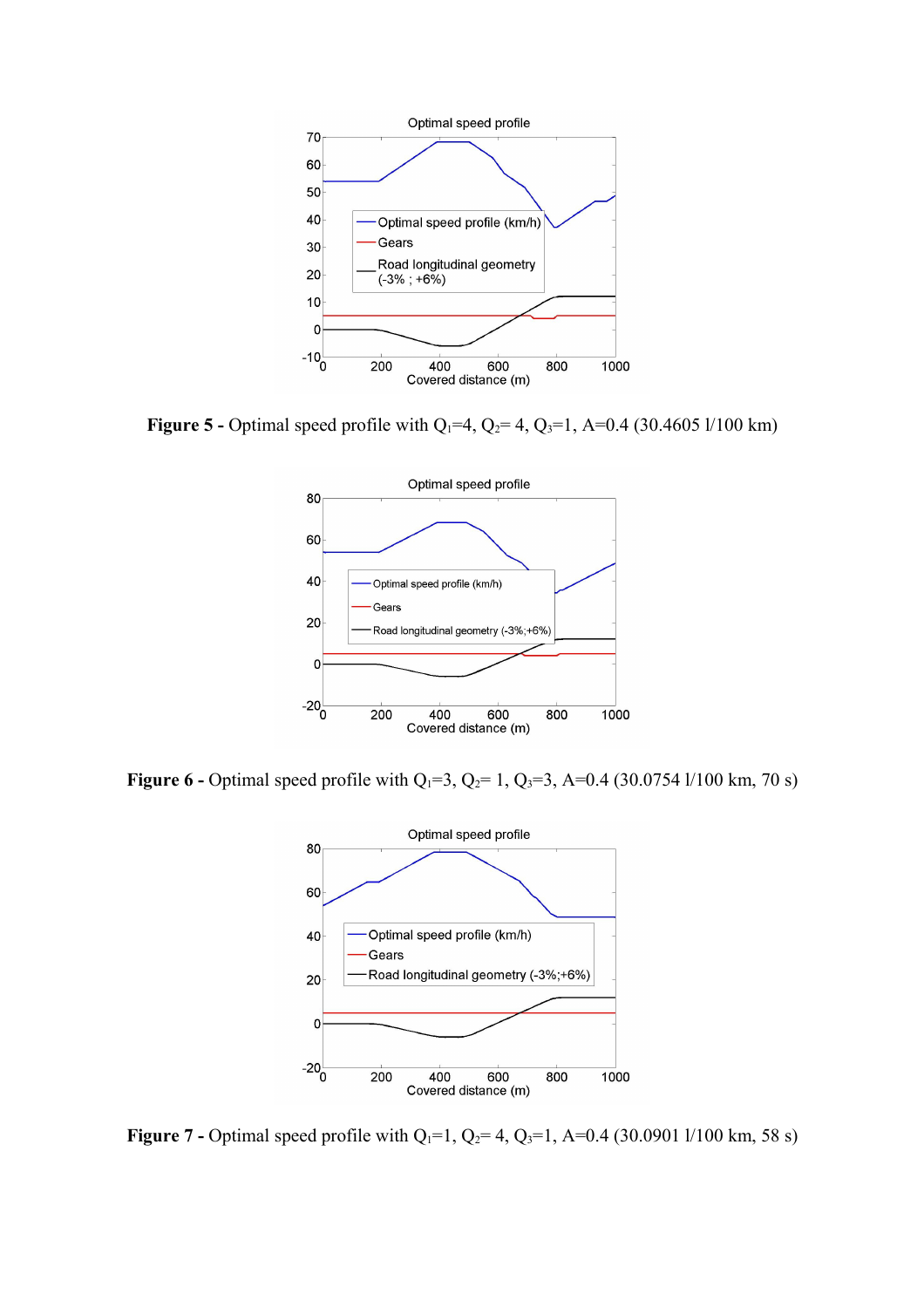Heavy vehicle engine torque : it is constrained by the maximum and minimum allowed engine torques of the heavy vehicle given by the engine map.

The comparison of Figures 3 and 4 leads to the influence of the road slope. The anticipation of a heavy vehicle to approach a slope is fundamental for the consumption. In Figure 3, a zero slope section before a slope of 500 m, leads to a 42  $1/100$  km consumption, while in Figure 4, an initial slope of -3% allows the heavy vehicle to anticipate the next slope and to approach it with enough power. The fuel consumption obviously is reduced to 19.22 l/100 km.

Figures 3 to 5 show the influence of the  $Q_1$  weight coefficient on the fuel consumption reduction along a distance of 1000 m : 42 l/100 km with  $Q_1=1$  and 30.5 l/100 km with  $Q_1=4$ (with no change for the others parameters).

The  $Q_2$  value denotes the importance of the travel time over 1000 m.  $Q_2=1$  leads to a 70 s travel time (Figure 6) and  $Q_2=4$  allows a 58 s travel time (Figure 7), for a constant fuel consumption of app. 30 l/100 km.

### **6. Driving Assistance System: Advisor System**

This fuel consumption optimization is to be used in an advisor system, to help the heavy vehicle drivers to reduce their fuel consumption. The computed optimal speed profile is displayed to the driver via an human-machine interface (HMI), still to be designed, which shall not affect driver's attention. Such a driving assistance aims to softly implement an ecodriving behavior, respecting the desired inputs from the HMI. This assistance may be active if an eco-speed controller is added.

### **7. Gain Analysis**

The fuel consumption gain obtained with this kind of assistance is not very easy to evaluate without experimental test involving several drivers. However, these algorithms have already been tested on a light vehicle model; many simulation tests showed that the gain could be higher for heavy vehicles: the main difference is because heavy vehicles must anticipate their maneuvers, e.g. approaching a long slope. The presented algorithms may help the driver to anticipate such situation, if he is advised by an HMI on an optimal speed.

### **8. Conclusion**

An algorithm for low fuel consumption applied to a heavy vehicle is presented and used for the design of an advisor driving assistance system. The dynamic programming method is used, coupled to a fuel consumption modeling based on experimental data. The results are evaluated by simulation, tuning some weight coefficients which influence the consumption, the travel time and the comfort. A good compromise between these three criteria must be found. Such an EDAS system can simultaneously bring an ecological improvement and an economical gain.

### **9. References**

- Bellman, R. (1957), Dynamic Programming. Princeton University Press, Princeton, NJ.
- Luu, H.T. (2009), Modélisation de la consommation en carburant d'un véhicule léger à partir de données expérimentales, JD-JN-MACS, Angers, France.